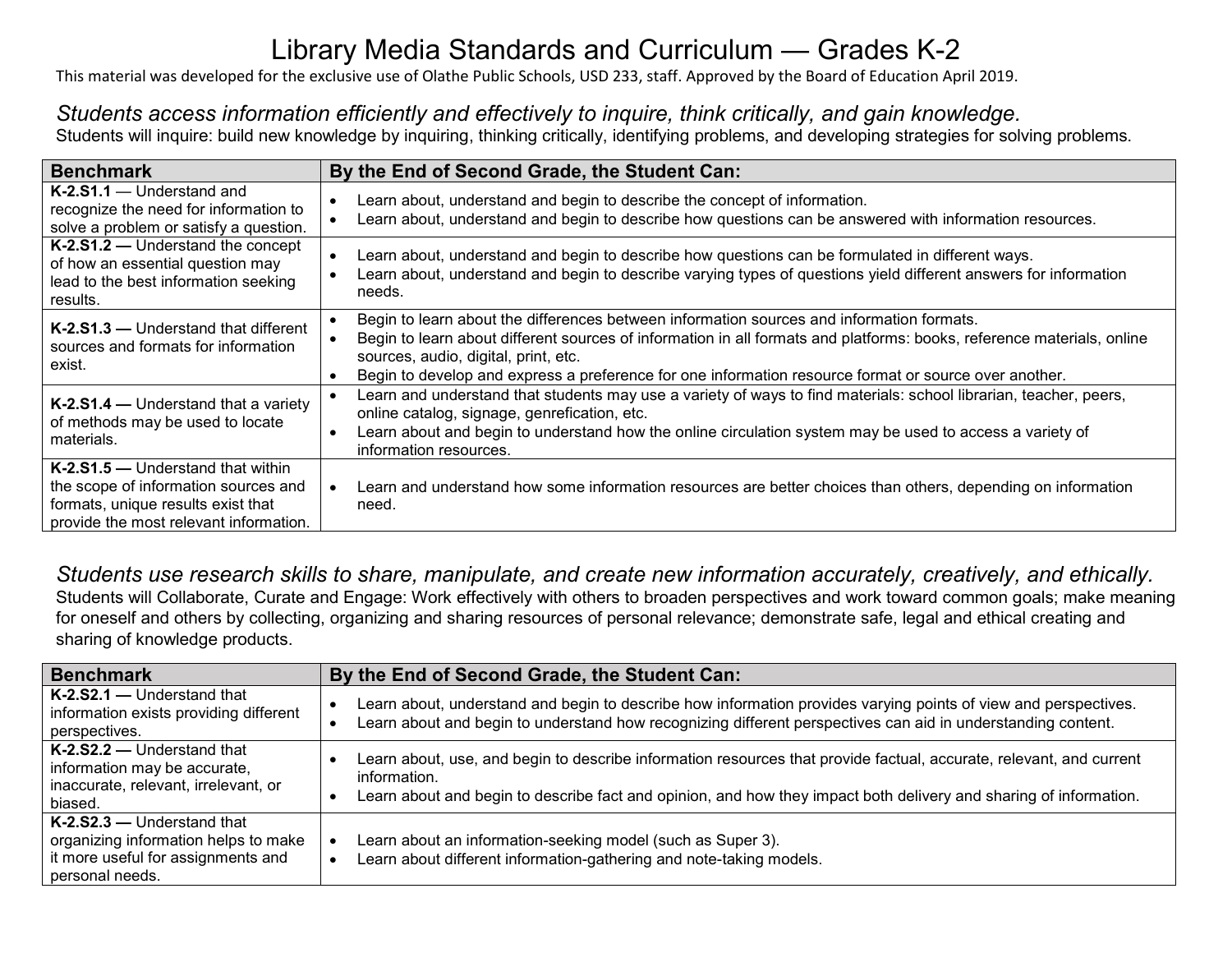| <b>Benchmark</b>                                                                                                   | By the End of Second Grade, the Student Can:                                                                                                                                                                                                                    |
|--------------------------------------------------------------------------------------------------------------------|-----------------------------------------------------------------------------------------------------------------------------------------------------------------------------------------------------------------------------------------------------------------|
| $K-2.S2.4$ – Understand what                                                                                       | Begin to learn about the concept of intellectual property.                                                                                                                                                                                                      |
| concepts of ethical behavior entail                                                                                | Begin to learn about why sources used for assignments and projects should be cited.                                                                                                                                                                             |
| when interacting with information.                                                                                 | Begin to learn that information has ethical and legal parameters that impact how it is used and shared.                                                                                                                                                         |
| $K-2.$ S2.5 – Understand how group<br>dynamics impact the sharing,<br>manipulation and creation of<br>information. | Begin, with guidance, to create and share information in a variety of formats that aid the group in completion of a task<br>or assignment.<br>Begin to recognize and respect individual strengths when assuming group roles for task and assignment completion. |

### *Students use research skills to evaluate information critically and competently.*

Students will Inquire, Curate and Explore; Build new knowledge by inquiring, thinking critically, identifying problems, and developing strategies for solving problems; make meaning for oneself and others by collecting, organizing and sharing resources of personal relevance; discover and innovate in a growth mindset developed through experience and reflection.

| <b>Benchmark</b>                                                                                                            | By the End of Second Grade, the Student Can:                                                                                                                                                                                                                                                                  |
|-----------------------------------------------------------------------------------------------------------------------------|---------------------------------------------------------------------------------------------------------------------------------------------------------------------------------------------------------------------------------------------------------------------------------------------------------------|
| $K-2.S3.1$ — Determine an author's<br>purpose for creating content.                                                         | Learn about and understand that authors write for different audiences.                                                                                                                                                                                                                                        |
| K-2.S3.2 - Understand the need for<br>learning how to locate and compare<br>information sources in a variety of<br>formats. | Learn about information resources that provide factual, accurate, relevant, and current information.<br>Begin to learn about the concept of bias and how it impacts both delivery and sharing of information.<br>Begin to learn how to identify and avoid using biased, inaccurate information resources.     |
| K-2.S3.3 - Actively integrate<br>discovered information into own<br>schema.                                                 | Learn about and, with guidance, begin to practice information seeking knowledge and skills that move beyond simple<br>information gathering.<br>Begin to learn about personal reactions to and opinions about discovered information.<br>Begin to learn how to express opinions about discovered information. |
| $K-2.S3.4$ — Understand how to<br>organize information for practical<br>applications.                                       | Begin to learn about and understand purposes for taking notes.<br>Begin to learn about, understand, and with guidance, take notes to gather relevant information from a variety of<br>sources.<br>Begin to learn about how to organize notes into a cohesive whole for understanding and knowledge-building.  |
| $K-2.53.5$ - Produce and<br>communicate information and ideas in<br>appropriate formats.                                    | Begin to learn and understand how to create and share information with others in a variety of formats.<br>Begin to learn why some information formats are more suited to specific information needs and sharing than others.                                                                                  |

### *Students appreciate literature and pursue knowledge related to personal interests.*

Students will Include, Curate and Explore: Demonstrate an understanding of a commitment to inclusiveness and respect for diversity in the learning community; make meaning for oneself and others by collecting, organizing and sharing resources of personal relevance; discover and innovate in a growth mindset developed through experience and reflection.

| <b>Benchmark</b>                    | By the End of Second Grade, the Student Can:                                                                     |
|-------------------------------------|------------------------------------------------------------------------------------------------------------------|
|                                     | Begin to learn about and understand the purpose of a library.                                                    |
| $K-2.S4.1$ – Cultivate a love of    | Begin to learn about and understand what types of materials are provided through the school library.             |
| reading and become a self-motivated | Begin to learn about and demonstrate how to locate a variety of materials in the school library.                 |
| reader.                             | Begin to learn and understand that literary preferences may change over time and adopt into schema a mindset for |
|                                     | exploring new literature.                                                                                        |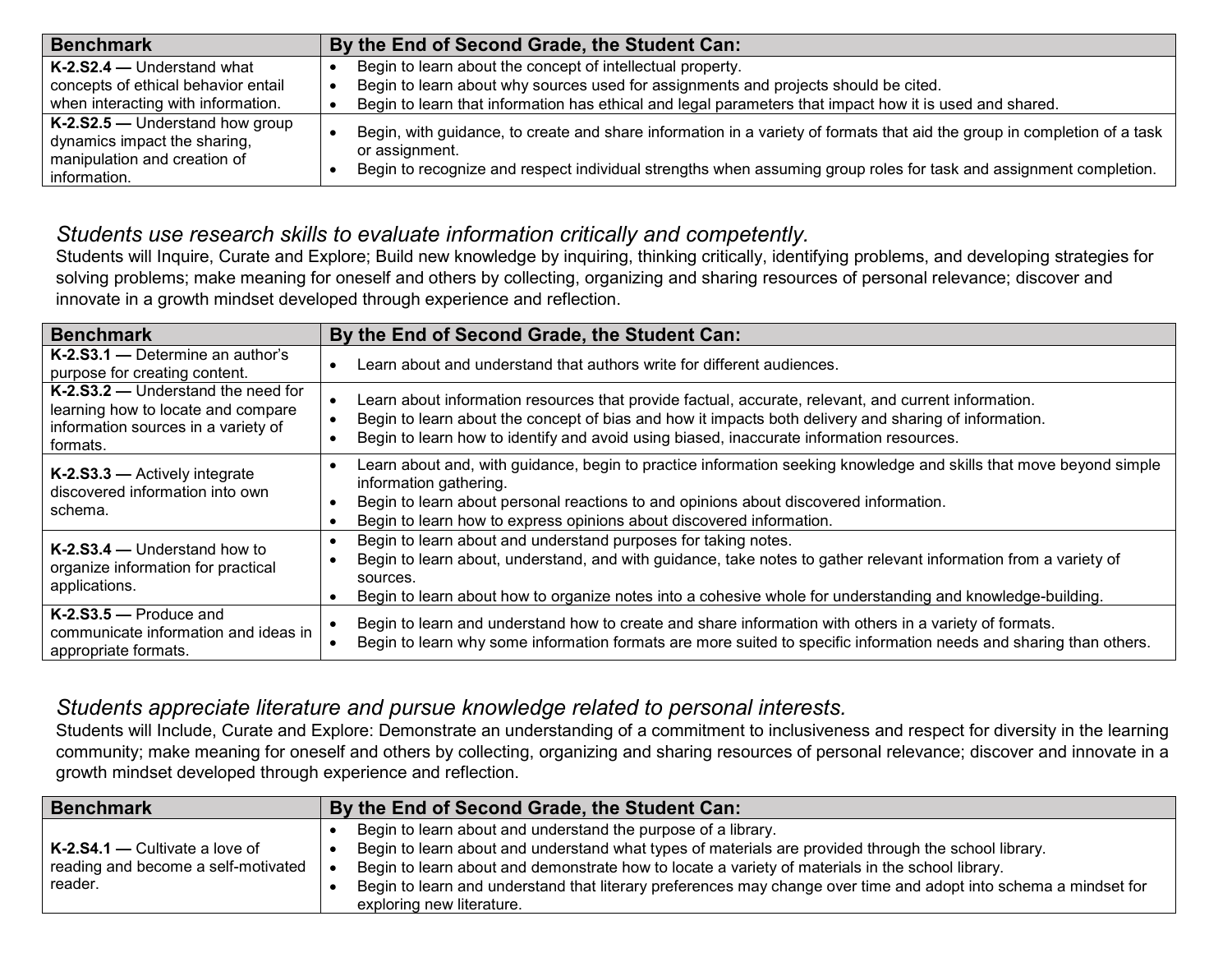| <b>Benchmark</b>                                                                                                                | By the End of Second Grade, the Student Can:                                                                           |
|---------------------------------------------------------------------------------------------------------------------------------|------------------------------------------------------------------------------------------------------------------------|
| K-2.S4.2 - Develop a knowledge of<br>genres and literary elements.                                                              | Begin to learn about different literary genres.                                                                        |
|                                                                                                                                 | Begin to learn about basic literary elements.                                                                          |
|                                                                                                                                 | Begin to learn about how genres influence the way an author writes for an audience.                                    |
|                                                                                                                                 | Begin to learn about how different literary elements come together to create a completed story.                        |
|                                                                                                                                 | Begin to learn about, understand, and begin to demonstrate knowledge of the differences between fiction and non-       |
| K-2.S4.3 - Derive meaning from                                                                                                  | fiction information texts.                                                                                             |
| information texts in various formats.                                                                                           | Begin to learn, through example, how to integrate a text's meaning into one's own schema.                              |
|                                                                                                                                 | Begin to learn that textual and visual images may work separately and together to deliver a message to the reader.     |
| K-2.S4.4 – Develop an appreciation                                                                                              | Begin to learn about other cultures and perspectives through immersion into a variety of cultural and multi-cultural   |
|                                                                                                                                 | fiction and non-fiction texts.                                                                                         |
| of other perspectives and cultures.                                                                                             | Begin to learn about cultures that are different from the students' own culture.                                       |
|                                                                                                                                 | Begin to learn about and begin to understand why authors present different perspectives.                               |
|                                                                                                                                 | Begin to learn about and understand how to display respect for different cultures.                                     |
| K-2.S4.5 - Practice lifelong inquiry<br>habits through using school and non-<br>school librarians, libraries, and<br>resources. | Begin to learn about the purpose and location of the school library.                                                   |
|                                                                                                                                 | Begin to learn about and understand basic guidelines of being an active user of the school library.                    |
|                                                                                                                                 | Begin to apply learning to become an active, curious, and consistent user of school library resources.                 |
|                                                                                                                                 | Begin to learn about the purposes of non-school libraries (public, special, medical).                                  |
|                                                                                                                                 | Begin to learn about and understand and begin to describe the role of a librarian in helping students with information |
|                                                                                                                                 | needs in any type of library.                                                                                          |

#### *Students apply digital citizenship guidelines for educational, social or recreational purposes.*

Students will Include, Collaborate, Curate, Explore and Engage: Demonstrate an understanding of a commitment to inclusiveness and respect for diversity in the learning community; work effectively with others to broaden perspectives and work toward common goals; make meaning for oneself and others by collecting, organizing and sharing resources of personal relevance; discover and innovate in a growth mindset developed through experience and reflection; demonstrate safe, legal and ethical creating and sharing of knowledge products independently while engaging in a community of practice and an interconnected world.

| <b>Benchmark</b>                                                                                                                                                                       | By the End of Second Grade, the Student Can:                                                                                                                                                                                                                                                   |
|----------------------------------------------------------------------------------------------------------------------------------------------------------------------------------------|------------------------------------------------------------------------------------------------------------------------------------------------------------------------------------------------------------------------------------------------------------------------------------------------|
| $K-2.55.1$ - Practice and model<br>positive digital citizenship.                                                                                                                       | Begin to learn about and understand digital citizenship as an overarching concept.<br>Begin to learn about the concept of digital reputation.<br>Begin to describe, with guidance, positive digital citizenship practices.<br>Begin to display and model the practices of digital citizenship. |
| K-2.S5.2 – Apply digital tools to<br>gather, use, and evaluate information.                                                                                                            | Begin to learn about and understand digital tools used to gather, use, and evaluate information.<br>Begin to learn about how and why different tools are suitable for different information needs.<br>Begin to learn about how to use digital tools together to manipulate information.        |
| $K-2.55.3$ - Practice and model<br>ethical behavior when using digital<br>resources (such as freedom of<br>speech, intellectual freedom,<br>censorship, copyright, and<br>plagiarism). | Begin to learn about the facets of ethical behavior.<br>Begin to learn about and understand that ethical behaviors must be consistently practiced and displayed when using<br>digital resources.                                                                                               |
| K-2.S5.4 - Distinguish website<br>authority, validity and purpose.                                                                                                                     | Begin to learn about how online web sites, just like other information sources, may contain information that is<br>accurate, inaccurate, relevant, irrelevant, or biased.                                                                                                                      |